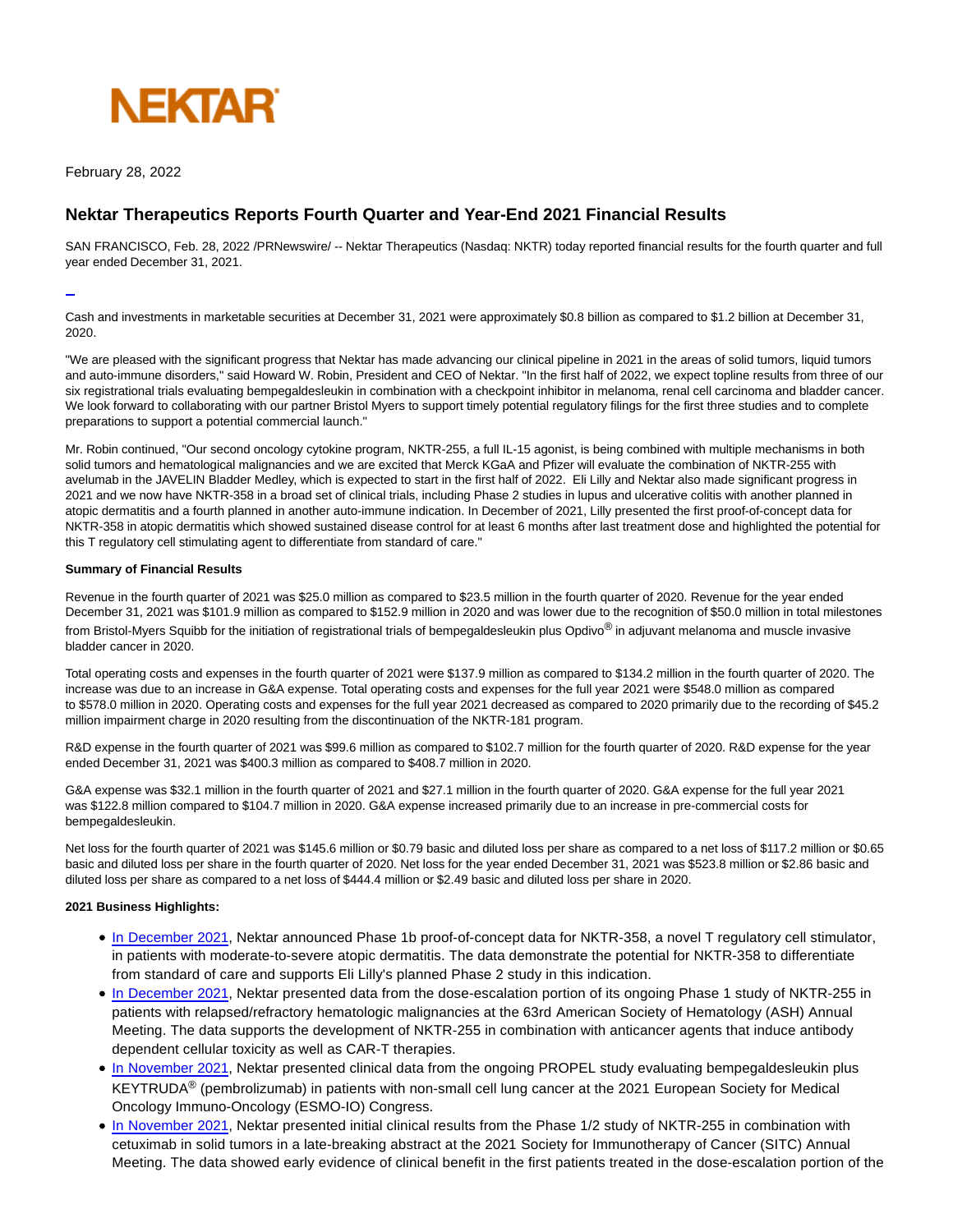study.

- In October 2021, Bristol-Myers Squibb and Nektar completed enrollment in the Phase 3 first-line metastatic melanoma  $\bullet$ study evaluating bempegaldesleukin combined with Opdivo® versus Opdivo® in 760 patients with previously untreated, unresectable or metastatic melanoma.
- [In September 2021,](https://c212.net/c/link/?t=0&l=en&o=3455932-1&h=635444381&u=https%3A%2F%2Fir.nektar.com%2Fnews-releases%2Fnews-release-details%2Fnektar-announces-new-clinical-collaboration-merck-kgaa-darmstadt&a=In+September+2021) Nektar entered into a new oncology clinical collaboration with Merck KGaA, Darmstadt, Germany and Pfizer Inc. to evaluate the maintenance regimen of NKTR-255 in combination with avelumab, a PD-L1 inhibitor, in patients with locally advanced or metastatic urothelial carcinoma (UC) in the Phase II JAVELIN Bladder Medley study. The study is expected to begin enrolling patients in the second quarter of 2022.
- In July 2021, data from the Phase 2 study of bempegaldesleukin combined with Opdivo<sup>®</sup> was published in the Journal of Clinical Oncology, highlighting the encouraging safety and efficacy data in patients with first-line metastatic melanoma.
- . [In May 2021,](https://c212.net/c/link/?t=0&l=en&o=3455932-1&h=3826493952&u=https%3A%2F%2Fir.nektar.com%2Fnews-releases%2Fnews-release-details%2Fnektar-therapeutics-announces-first-publication-nktr-358-novel&a=In+May+2021) Nektar announced the publication of preclinical data in the Journal of Translational Autoimmunity describing NKTR-358 as a first-in-class, composition of stable PEG conjugates of native IL-2 designed to selectively stimulate T regulatory cell function.
- [In May 2021,](https://c212.net/c/link/?t=0&l=en&o=3455932-1&h=3079355213&u=https%3A%2F%2Fir.nektar.com%2Fnews-releases%2Fnews-release-details%2Fnektar-therapeutics-announces-its-first-publication-preclinical&a=In+May+2021) Nektar announced its first publication of preclinical data highlighting anti-tumor properties of IL-15 agonist, NKTR-255, in the Journal for ImmunoTherapy of Cancer.
- . [In February 2021,](https://c212.net/c/link/?t=0&l=en&o=3455932-1&h=2436397729&u=https%3A%2F%2Fir.nektar.com%2Fnews-releases%2Fnews-release-details%2Fnektar-announces-agreement-phase-23-study-il-2-pathway-agonist&a=In+February+2021) Nektar announced a clinical trial collaboration and supply agreement with Merck for a Phase 2/3 study of bempegaldesleukin in combination with KEYTRUDA<sup>®</sup> (pembrolizumab) for first-line treatment of patients with metastatic or unresectable recurrent squamous cell carcinoma of the head and neck (SCCHN) whose tumors express PD-L1.
- [In February 2021,](https://c212.net/c/link/?t=0&l=en&o=3455932-1&h=560561933&u=https%3A%2F%2Fir.nektar.com%2Fnews-releases%2Fnews-release-details%2Fnektar-announces-collaboration-sfj-pharmaceuticalsr&a=In+February+2021) Nektar announced a financing and co-development collaboration with SFJ Pharmaceuticals<sup>®</sup> for the development of bempegaldesleukin plus KEYTRUDA<sup>® (</sup>pembrolizumab) in SCCHN. SFJ agreed to fund up to \$150 million to support the planned Phase 2/3 study and to manage clinical trial operations for the study. In return, Nektar agreed to pay SFJ success-based annual milestone payments over a period of seven to eight years, which are contingent upon receipt of certain U.S. regulatory approvals for specified indications for bempegaldesleukin, and will begin following completion of the SCCHN study.

## **Conference Call to Discuss Fourth Quarter and Year-End 2021 Financial Results**

Nektar management will host a conference call to review the results beginning at 5:00 p.m. Eastern Time/2:00 p.m. Pacific Time, Monday, February 28, 2022.

This press release and a live audio-only Webcast of the conference call can be accessed through a link that is posted on the home page and Investors section of the Nektar website[: https://ir.nektar.com/.](https://c212.net/c/link/?t=0&l=en&o=3455932-1&h=2579217305&u=https%3A%2F%2Fir.nektar.com%2F&a=https%3A%2F%2Fir.nektar.com%2F) The web broadcast of the conference call will be available for replay through March 28, 2022.

To access the conference call, follow these instructions:

**Dial:** (877) 881-2183 (U.S.); (970) 315-0453 (International) **Conference ID:** 8890486 (Nektar Therapeutics is the host)

In the event that any non-GAAP financial measure is discussed on the conference call that is not described in this press release, or explained on the conference call, related information will be made available on the Investors section of the Nektar website as soon as practical after the conclusion of the conference call.

## **About Nektar**

Nektar Therapeutics is a biopharmaceutical company with a robust, wholly owned R&D pipeline of investigational medicines in oncology, immunology, and virology as well as a portfolio of approved partnered medicines. Nektar is headquartered in San Francisco, California, with additional operations in Huntsville, Alabama and Hyderabad, India. Further information about the company and its drug development programs and capabilities may be found online a[t http://www.nektar.com.](https://c212.net/c/link/?t=0&l=en&o=3455932-1&h=2465798241&u=http%3A%2F%2Fwww.nektar.com%2F&a=http%3A%2F%2Fwww.nektar.com)

## **Cautionary Note Regarding Forward-Looking Statements**

This press release contains forward-looking statements which can be identified by words such as: "will," "may," "design," "potential," "initiate," "plan," "advance" and similar references to future periods. Examples of forward-looking statements include, among others, statements we make regarding the therapeutic potential of, and future development plans for, bempegaldesleukin, NKTR-358 and NKTR-255, the prospects and plans for our collaborations with other companies, and the timing of the initiation of clinical studies and the data readouts for our drug candidates. Forward-looking statements are neither historical facts nor assurances of future performance. Instead, they are based only on our current beliefs, expectations and assumptions regarding the future of our business, future plans and strategies, anticipated events and trends, the economy and other future conditions. Because forward-looking statements relate to the future, they are subject to inherent uncertainties, risks and changes in circumstances that are difficult to predict and many of which are outside of our control. Our actual results may differ materially from those indicated in the forward-looking statements. Therefore, you should not rely on any of these forward-looking statements. Important factors that could cause our actual results to differ materially from those indicated in the forward-looking statements include, among others: (i) our statements regarding the therapeutic potential of bempegaldesleukin, NKTR-358 and NKTR-255 are based on preclinical and clinical findings and observations and are subject to change as research and development continue; (ii) bempegaldesleukin, NKTR-358 and NKTR-255 are investigational agents and continued research and development for these drug candidates is subject to substantial risks, including negative safety and efficacy findings in ongoing clinical studies (notwithstanding positive findings in earlier preclinical and clinical studies); (iii) bempegaldesleukin, NKTR-358 and NKTR-255 are in various stages of clinical development and the risk of failure is high and can unexpectedly occur at any stage prior to regulatory approval; (iv) the timing of the commencement or end of clinical trials and the availability of clinical data may be delayed or unsuccessful due to regulatory delays, slower than anticipated patient enrollment, manufacturing challenges, changing standards of care, evolving regulatory requirements, clinical trial design, clinical outcomes, competitive factors, or delay or failure in ultimately obtaining regulatory approval in one or more important markets; (v) patents may not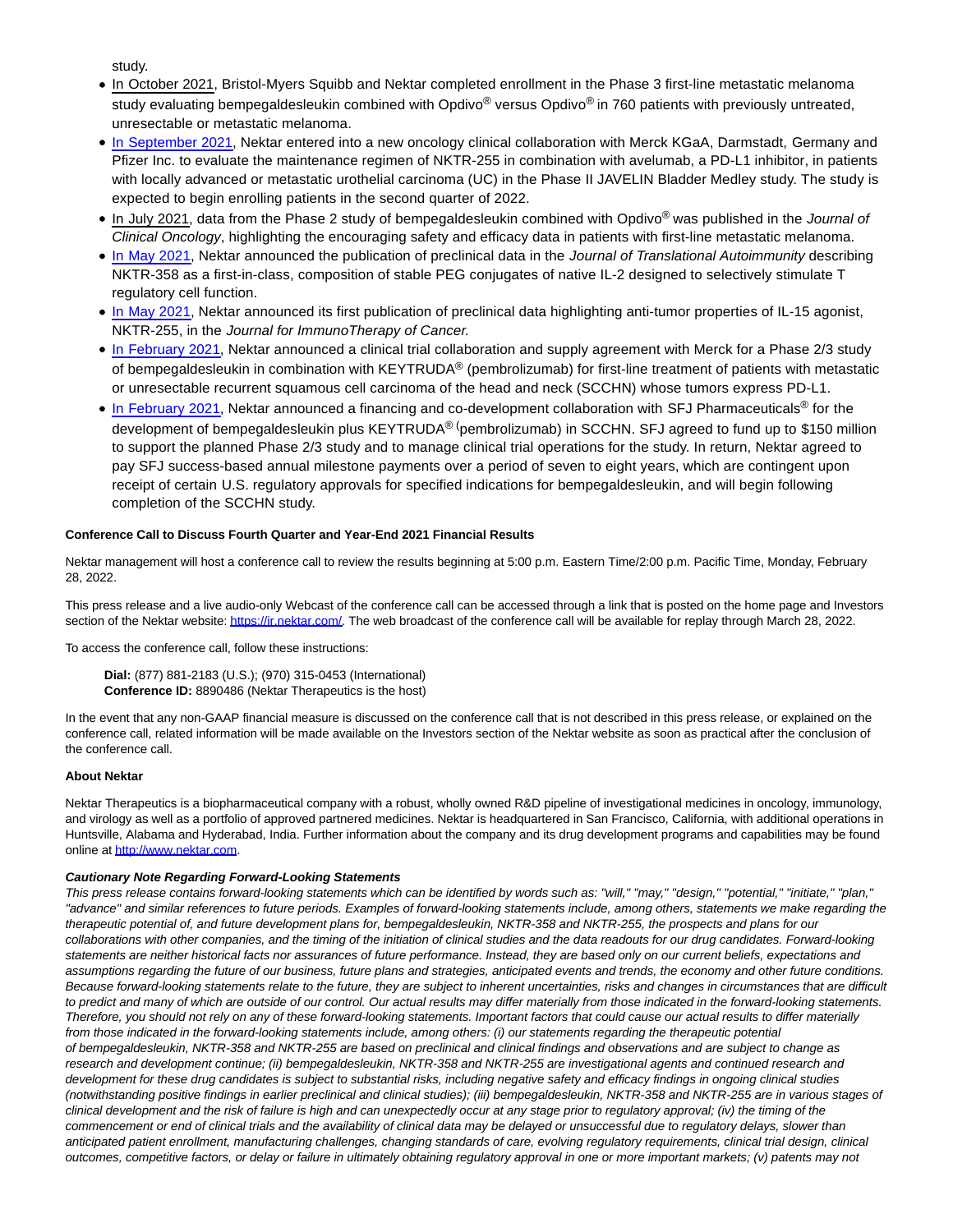issue from our patent applications for our drug candidates, patents that have issued may not be enforceable, or additional intellectual property licenses from third parties may be required; and (vi) certain other important risks and uncertainties set forth in our Quarterly Report on Form 10-Q filed with the Securities and Exchange Commission on November 5, 2021. Any forward-looking statement made by us in this press release is based only on information currently available to us and speaks only as of the date on which it is made. We undertake no obligation to update any forward-looking statement, whether written or oral, that may be made from time to time, whether as a result of new information, future developments or otherwise.

#### **Contact:**

For Investors: Vivian Wu of Nektar Therapeutics 628-895-0661

For Media: Dan Budwick of 1AB 973-271-6085 [dan@1abmedia.com](mailto:dan@1abmedia.com)

#### **NEKTAR THERAPEUTICS CONDENSED CONSOLIDATED BALANCE SHEETS** (In thousands)

(Unaudited)

| <b>ASSETS</b>                                             | December 31, 2021 |    | December 31, 2020<br>(1) |  |  |
|-----------------------------------------------------------|-------------------|----|--------------------------|--|--|
| Current assets:                                           |                   |    |                          |  |  |
| Cash and cash equivalents                                 | \$<br>25,218      | \$ | 198,955                  |  |  |
| Short-term investments                                    | 708,737           |    | 862,941                  |  |  |
| Accounts receivable                                       | 22,492            |    | 38,889                   |  |  |
| Inventory                                                 | 15,801            |    | 15,292                   |  |  |
| Other current assets                                      | 23,333            |    | 21,928                   |  |  |
| Total current assets                                      | 795,581           |    | 1,138,005                |  |  |
| Long-term investments                                     | 64,828            |    | 136,662                  |  |  |
| Property, plant and equipment, net                        | 60,510            |    | 59,662                   |  |  |
| Operating lease right-of-use assets                       | 117,025           |    | 126,476                  |  |  |
| Goodwill                                                  | 76,501            |    | 76,501                   |  |  |
| Other assets                                              | 2,744             |    | 1,461                    |  |  |
| <b>Total assets</b>                                       | \$<br>1,117,189   | \$ | 1,538,767                |  |  |
| <b>LIABILITIES AND STOCKHOLDERS' EQUITY</b>               |                   |    |                          |  |  |
| <b>Current liabilities:</b>                               |                   |    |                          |  |  |
| Accounts payable                                          | 9,747             |    | 22,139                   |  |  |
| Accrued compensation                                      | 15,735            |    | 14,532                   |  |  |
| Accrued clinical trial expenses                           | 26,809            |    | 44,207                   |  |  |
| Other accrued expenses                                    | 15,468            |    | 20,986                   |  |  |
| Operating lease liabilities, current portion              | 17,441            |    | 13,915                   |  |  |
| Total current liabilities                                 | 85,200            |    | 115,779                  |  |  |
| Operating lease liabilities, less current portion         | 125,736           |    | 136,373                  |  |  |
| Development derivative liability                          | 27,726            |    |                          |  |  |
| Liabilities related to the sales of future royalties, net | 195,427           |    | 200,340                  |  |  |
| Other long-term liabilities                               | 3,592             |    | 8,980                    |  |  |
| <b>Total liabilities</b>                                  | 437,681           |    | 461,472                  |  |  |
| Commitments and contingencies                             |                   |    |                          |  |  |
| Stockholders' equity:                                     |                   |    |                          |  |  |
| Preferred stock                                           |                   |    |                          |  |  |
| Common stock                                              | 19                |    | 18                       |  |  |
| Capital in excess of par value                            | 3,516,641         |    | 3,388,730                |  |  |
| Accumulated other comprehensive loss                      | (4, 157)          |    | (2, 295)                 |  |  |
| Accumulated deficit                                       | (2,832,995)       |    | (2,309,158)              |  |  |
| Total stockholders' equity                                | 679,508           |    | 1,077,295                |  |  |
| Total liabilities and stockholders' equity                | \$<br>1,117,189   | \$ | 1,538,767                |  |  |

(1) The consolidated balance sheet at December 31, 2021 has been derived from the audited financial statements at that date but does not include all

of the information and notes required by generally accepted accounting principles in the United States for complete financial statements.

## **NEKTAR THERAPEUTICS**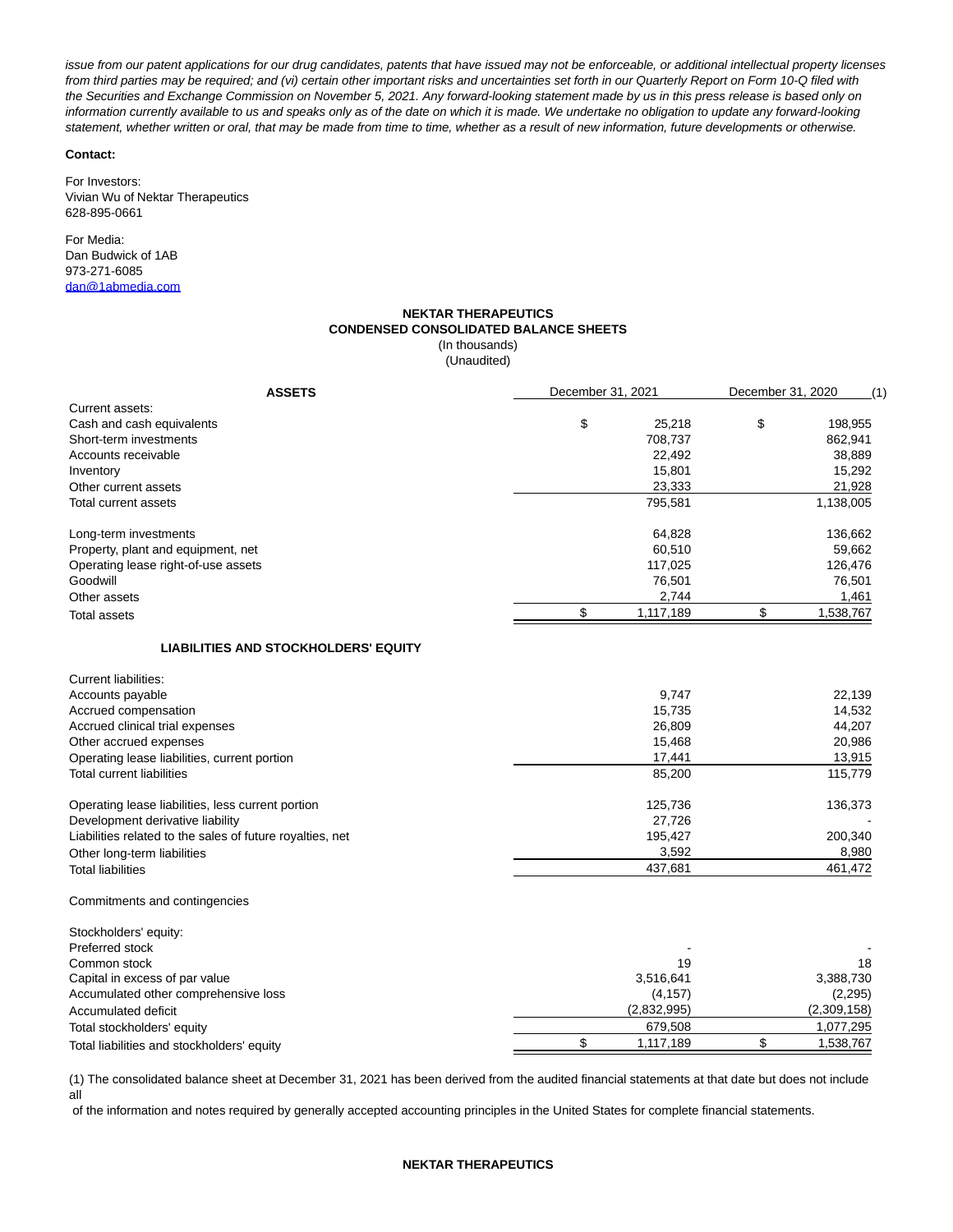## **CONDENSED CONSOLIDATED STATEMENTS OF OPERATIONS**

(In thousands, except per share information)

(Unaudited)

|                                                                                   | Three months ended December 31, |            | Year ended December 31, |            |
|-----------------------------------------------------------------------------------|---------------------------------|------------|-------------------------|------------|
|                                                                                   | 2021                            | 2020       | 2021                    | 2020       |
| Revenue:                                                                          |                                 |            |                         |            |
|                                                                                   | \$                              | \$         | \$                      | \$         |
| <b>Product sales</b>                                                              | 5,890                           | 2,884      | 23,725                  | 17,504     |
| Royalty revenue                                                                   |                                 | (412)      |                         | 30,999     |
| Non-cash royalty revenue related to the sales of future royalties                 | 19,079                          | 20,562     | 77,746                  | 48,563     |
| License, collaboration and other revenue                                          | 40                              | 428        | 436                     | 55,849     |
| Total revenue                                                                     | 25,009                          | 23,462     | 101,907                 | 152,915    |
| Operating costs and expenses:                                                     |                                 |            |                         |            |
| Cost of goods sold                                                                | 6,163                           | 4,323      | 24,897                  | 19,477     |
| Research and development                                                          | 99,614                          | 102,724    | 400,269                 | 408,678    |
| General and administrative                                                        | 32,142                          | 27,136     | 122,844                 | 104,682    |
| Impairment of assets and other costs for terminated program                       |                                 |            |                         | 45,189     |
| Total operating costs and expenses                                                | 137,919                         | 134,183    | 548,010                 | 578,026    |
| Loss from operations                                                              | (112, 910)                      | (110, 721) | (446, 103)              | (425, 111) |
| Non-operating income (expense):                                                   |                                 |            |                         |            |
| Change in fair value of development derivative liability                          | (383)                           |            | (8,023)                 |            |
| Non-cash interest expense on liabilities related to the sales of future royalties | (8, 127)                        | (8, 183)   | (47, 313)               | (30, 267)  |
| Loss on revaluation of liability related to the sale of future royalties          | (24, 410)                       |            | (24, 410)               |            |
| Interest income and other income (expense), net                                   | 181                             | 1,829      | 2,569                   | 18,282     |
| Interest expense                                                                  |                                 |            |                         | (6, 851)   |
| Total non-operating expense, net                                                  | (32, 739)                       | (6, 354)   | (77, 177)               | (18, 836)  |
| Loss before provision for income taxes                                            | (145, 649)                      | (117, 075) | (523, 280)              | (443, 947) |
| Provision for income taxes                                                        | (4)                             | 128        | 557                     | 493        |
|                                                                                   | \$                              | \$         | \$                      | \$         |
| Net loss                                                                          | (145,645)                       | (117, 203) | (523, 837)              | (444, 440) |
|                                                                                   |                                 |            |                         |            |
|                                                                                   | \$                              | \$         | \$                      | \$         |
| Basic and diluted net loss per share                                              | (0.79)                          | (0.65)     | (2.86)                  | (2.49)     |
| Weighted average shares outstanding used in computing basic and diluted           |                                 |            |                         |            |
| net loss per share                                                                | 184,964                         | 179,684    | 183,298                 | 178,581    |

## **NEKTAR THERAPEUTICS**

## **CONDENSED CONSOLIDATED STATEMENTS OF CASH FLOWS**

(In thousands) (Unaudited)

|                                                                                               | Year ended December 31. |           |
|-----------------------------------------------------------------------------------------------|-------------------------|-----------|
|                                                                                               | 2021                    | 2020      |
| Cash flows from operating activities:                                                         |                         |           |
| Net loss                                                                                      | \$<br>$(523, 837)$ \$   | (444,440) |
| Adjustments to reconcile net loss to net cash used in operating activities:                   |                         |           |
| Non-cash royalty revenue related to the sales of future royalties                             | (77, 746)               | (48, 563) |
| Non-cash interest expense on liabilities related to the sales of future royalties             | 47,313                  | 30,267    |
| Loss on revaluation of liability related to the sale of future royalties                      | 24.410                  |           |
| Change in fair value of development derivative liability                                      | 8,023                   |           |
| Non-cash research and development expense                                                     | 16,703                  |           |
| Stock-based compensation                                                                      | 94,674                  | 94,261    |
| Depreciation and amortization                                                                 | 14,146                  | 14,182    |
| Impairment of advance payments to contract manufacturers and equipment for terminated program |                         | 20,351    |
| Amortization of premiums (discounts), net and other non-cash transactions                     | 6,730                   | 3,943     |
| Changes in operating assets and liabilities:                                                  |                         |           |
| Accounts receivable                                                                           | 12,397                  | 1,913     |
| Inventory                                                                                     | (509)                   | (2,627)   |
| Operating leases, net                                                                         | 2,340                   | 2,743     |
| Other assets                                                                                  | (2,688)                 | 4,476     |